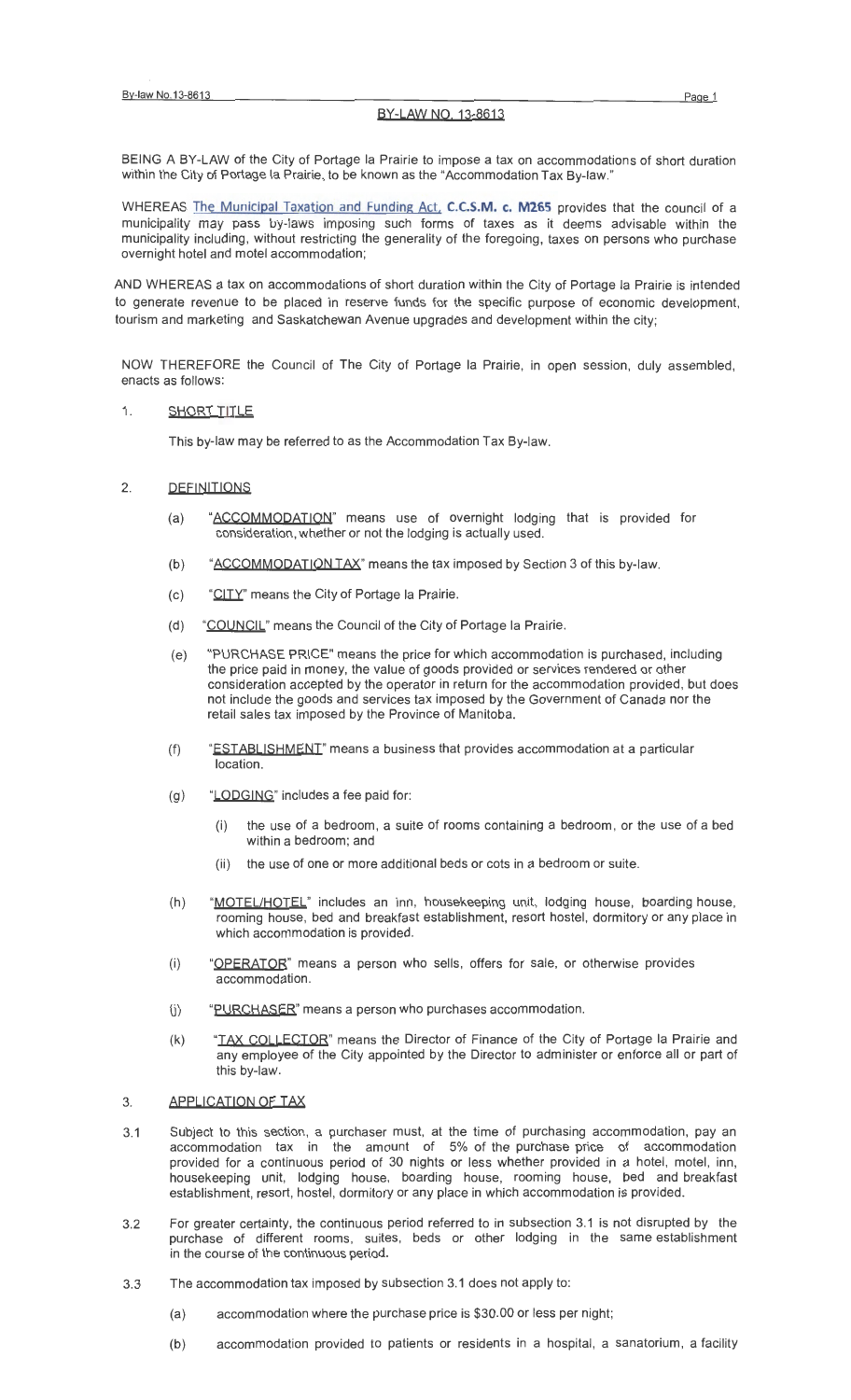designated by regulations under The Mental Health Act, a personal care home licensed under The Health Services Insurance Act, or a residential care facility licensed under The Social Services Administration Act or a residence or accommodation supplied to patients and/or family of patients while attending for medical care and treatment;

- (c) accommodation provided to a student by a registered educational institution while the student is registered at and attending the institution;
- (d) accommodation supplied for a person undertaking an apprenticeship or trade certification;
- (e) accommodation supplied by employers to their employees in premises owned and/or operated by or on behalf of the employer;
- (f) accommodation provided to evacuees or as provided on a temporary basis by the provincial or federal government, or any other agency;
- (g) tent or trailer sites supplied by a campground, tourist camp or trailer park;
- (h) a hospitality room in an establishment that
	- (i) does not contain a bed;
	- (ii) is not a suite that contains a bed; and
	- (iii) is used for displaying merchandise, holding meetings, or entertaining;
- (i) accommodation provided in establishments in which fewer than four (4) bedrooms are available for rent.

# 4. TAX COLLECTED BY OPERATOR

- 4.1 An operator must, as an agent for the tax collector, collect the accommodation tax from the purchaser at the time the accommodation is purchased.
- 4.2 The amount of the accommodation tax shall be shown as a tax by the City of Portage Ia Prairie, and must be shown as a separate item or charge on a bill, receipt, invoice or similar document issued by the operator in respect of accommodation on which the tax is imposed.

# 5. TAX REMITTED AND STATEMENT SUBMITTED BY OPERATOR QUARTERLY

- 5.1 An operator must remit to the tax collector at the end of every 3 month period for each establishment the operator operates, the amount of the accommodation tax that was collected by the operator during that period, and a quarterly statement on a form provided by the tax collector, which statement must contain information reasonably required by the tax collector to administer or enforce this by-law including:
	- (a) the total room revenue sold by the establishment during the 3 month period;
	- (b) the total room revenue sold during the 3 month period that is not subject to the accommodation tax;
	- (c) the total room revenue during the 3 month period that is subject to the accommodation tax;
	- (d) the total accommodation tax collected; and
	- (e) the total accommodation tax remitted.
- 5.2 Unless otherwise permitted by the tax collector, the obligation to provide a quarterly statement applies even when no taxes have been collected.
- 5.3 The obligation under subsection 5.1 to remit taxes and to submit a quarterly statement must be met no later than the  $20<sup>th</sup>$  day of the month following the 3 month period in which the taxes were payable and for which the quarterly statement is applicable. The quarterly intervals will be based on a fiscal year running from January 1 to December 31 , and will include January 1 to March 31 inclusive, April 1 to June 30 inclusive, July 1 to September 30 inclusive, and October 1 to December 31 inclusive.
- 5.4 An operator shall be permitted to a holdback of accommodation fees collected in the first quarter in the amount of \$500.00. The holdback amount shall be clearly outlined on the accommodation tax form. This holdback shall be permitted one time only, to accommodate expenses an operator may incur as a result of setting up their accounting systems to collect the aforesaid accommodation tax.

# 6. REFUNDS

6.1 The tax collector shall refund to a purchaser all or a portion of an amount that was paid as if it were the accommodation tax (excluding any applicable GST or PST) if the purchaser applies for a refund within one year of the payment of the tax and provides evidence that: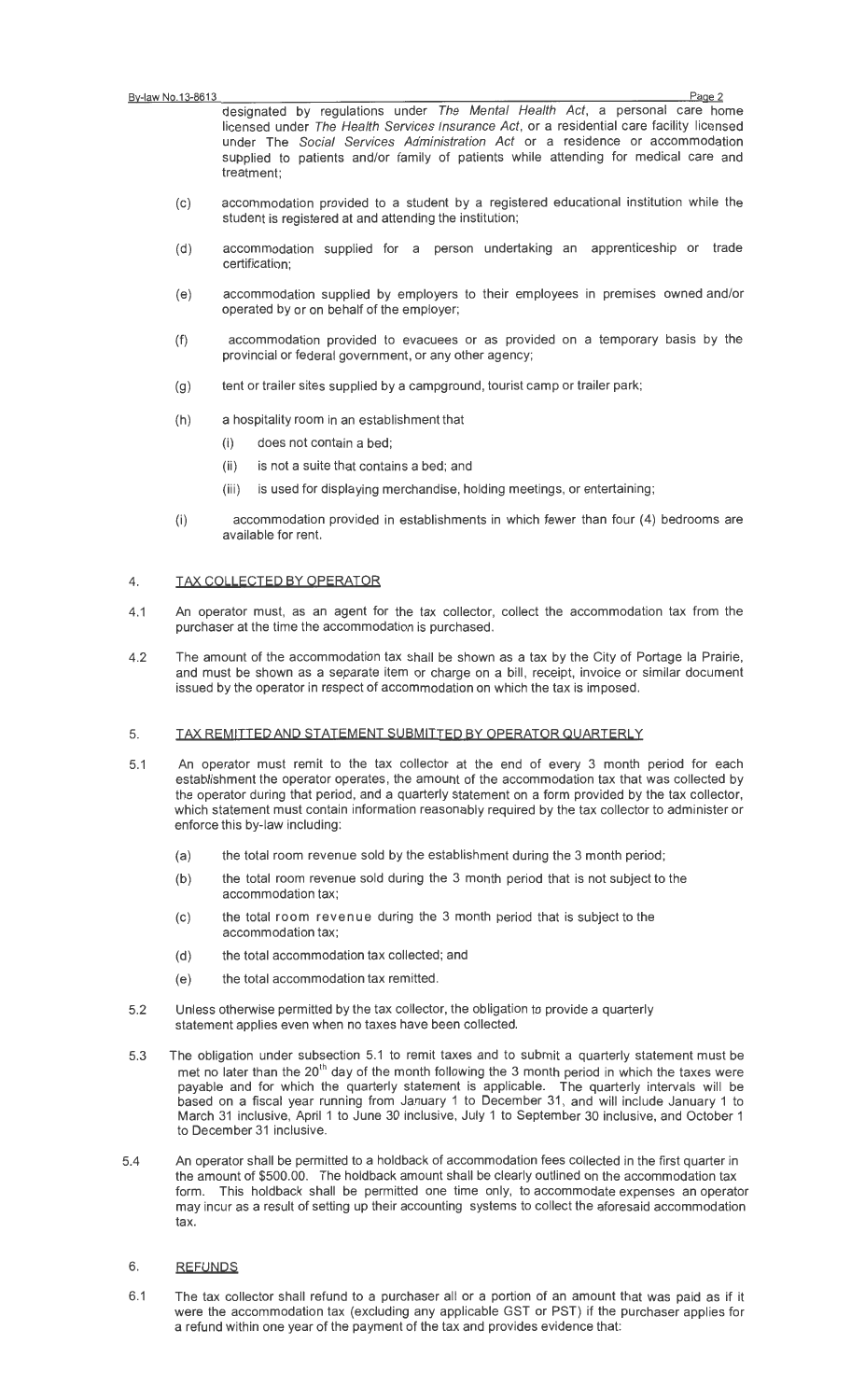| By-law No.13-8613 |
|-------------------|
|                   |

<u>By-law No.13-8613 Page 3 المواد المسيحية المسيحية المسيحية المسيحية المسيحية المواد المواد المواد المواد المواد ا</u> (a) the amount was paid notwithstanding that is was not payable as an accommodation tax; and

(b) the amount was remitted to the tax collector by the operator.

#### 7. USE OF ACCOMMODATION TAX FUNDS

- 7.1 In any given year, 50% of the total net proceeds from this tax shall be deposited to the Economic Development, Tourism and Marketing Reserve and the remaining 50% of the total net proceeds from this tax shall be deposited to the Saskatchewan Avenue upgrades and development Reserve and shall only be used for their purpose as stated in their reserve names within the City of Portage Ia Prairie, or capital repairs/upgrades related to same.
- 7.2 The net proceeds from the Accommodation Tax shall be defined as the gross revenue received from said tax less any refunds and any administrative costs of the City.

#### 8. INSPECTION, AUDIT AND COLLECTION

- 8.1 The tax collector or his designate may for the purpose of enforcing this by-law, enter any establishment to:
	- (a) collect the tax imposed by this by-law, if necessary;
	- (b) audit the books, records and accounts of the operator for the purpose of ascertaining the amount of tax to be collected and remitted;
	- (c) require the operator to produce for inspection any book, contract, agreement, letter, paper or document relating to the establishment, the accommodation provided, or any other matter relating to this by-law; and
	- (d) make and remove any copies of any documents or records required in the administration of this by-law.

#### 9. ADDRESS FOR SERVICE

- 9.1 Where an address for service under this by-law is required, one of the following shall be used:
	- (a) if the person to be served is an operator, the street address of the establishment of which he or she is the operator;
	- (b) if the person to be served is not an operator, the address provided by that person in communication with the tax collector.

# 10. INTEREST PENALITIES

- 10.1 A penalty equivalent to the product of 5.0%, and the amount of the unremitted taxes shall be applied to taxes imposed by Section 3 that are required to be remitted by subsection 5.1 but have not be remitted by the date specified in subsection 5.3.
- 10.2 Additional penalties will be imposed at a rate of 1.25% per month on the  $1<sup>st</sup>$  day of each succeeding month.

#### 11. OTHER PENALTIES

- 11.1 Every person who fails to comply with the provisions of this by-law is guilty of an offence and, in addition to being liable for payment of the penalty imposed by Section 10, is liable on summary conviction,
	- (a) for failing to collect or remit the tax, to a fine that is not less than double the amount of the tax that should have been collected and remitted to the City of Portage Ia Prairie;
	- (b) for failing to comply with other provisions of this by-law,
		- (i) if an individual, to a fine not exceeding one thousand dollars  $($1,000.00)$ ;
		- $(iii)$  if a corporation, to a fine not exceeding five thousand dollars (\$5,000.00).

#### 12. COMING INTO FORCE

- 12.1 This by-law shall come into force and take effect on April 1, 2014.
- 12.2 By-Law No. 13-8605 be hereby repealed.